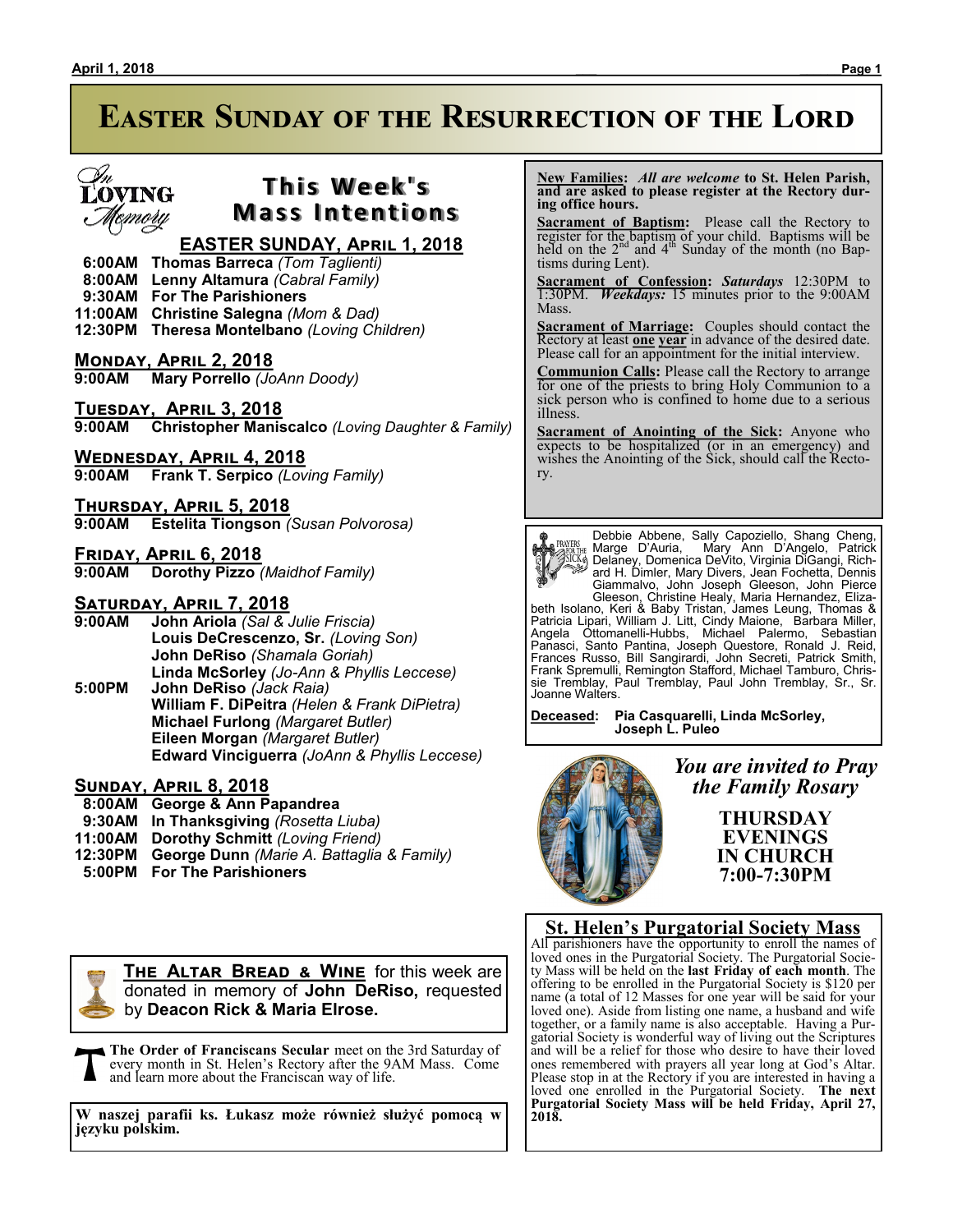# *Easter and its Symbols*

As all of us now celebrate this Sacred season, our celebrations contain a considerable mixture of the sacred and the secular. The following are but a few of the popular symbols of Easter found in the home.

**The Easter Egg:** Since ancient days, the egg has always symbolized new life. As Christians we are reminded of the new life we have in Christ, who rose from the tomb. The cracking of the egg reminds us of the breaking forth of Jesus from that tomb and, traditionally, eggs were colored red as a reminder of the crucifixion.

**The Rabbit**: Rabbits have always been a symbol of fertility, new life and Spring. We celebrate New Life in Christ every Easter Season with the renewal of our Baptismal promises.

**The Lily:** Another symbol of new life. Traditionally, there is a legend surrounding the Garden of Gethsemane (where Jesus sweat drops of Blood). It is said lilies sprouted from the Earth from the location where the drops of His blood landed.

**The Lamb:** The lamb is a Passover symbol and in Sacred Scripture, Jesus is referred to as the Lamb of God, sacrificed on the Cross for our sins. We are washed in the Blood of the Lamb.

**The Easter Basket:** Traditionally, Catholics in Europe brought their Easter food to Church the day before Easter in baskets, to be blessed by the priest; a custom we retain at Saint Helen Parish.

**The Easter Bonnet:** The new clothes donned on Easter again symbolize new life.

**The Easter Pie**: Many Europeans celebrate Easter by cooking an Easter Pie, with eggs, meats and cheeses—many of the delicious foods we sacrificed during Lent.

Whatever your traditions may include, all have their foundation or their roots in our faith.

*Celebrate and enjoy them and let the world know He is Risen, He is truly Risen!*



**The Rectory Office will be closed Easter Sunday and Easter Monday, reopening on Tuesday, April 3rd at 9:00AM.**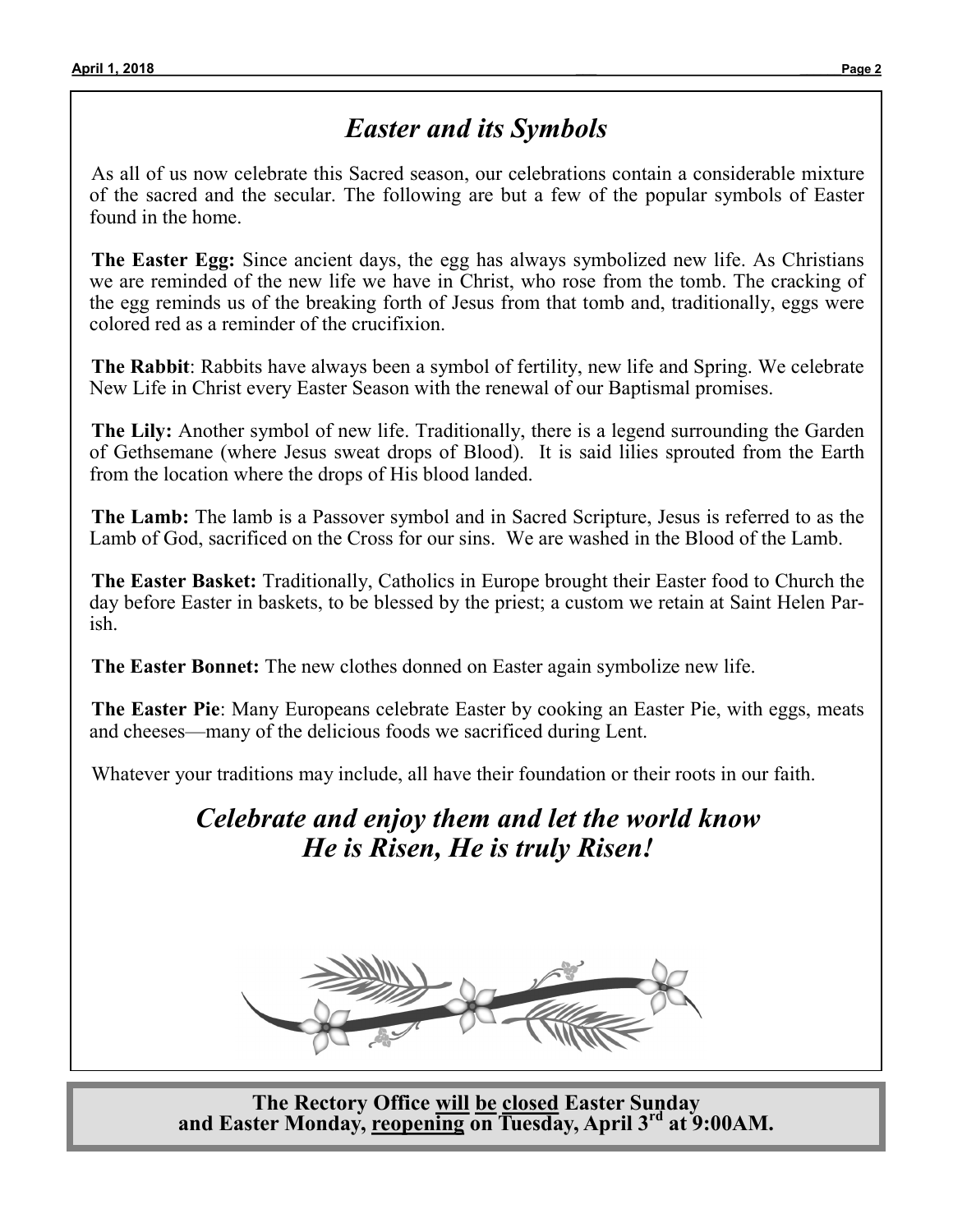#### **Rosary for Peace…New Place, New Time**

The Rosary for Peace, sponsored by the Saint Helen Secular Franciscan Fraternity, takes place in the Church at 6:30PM every Wednesday. The group prays for our Blessed Mother's intercession to end violence (both domestic and civil) and the persecution of Christians throughout the world. All parishioners are invited to join us. We welcome anyone willing to lead a decade of the Rosary in a language other than English.



**Every once in a while it's good to make a plug for those who do favors!** There is a young woman in the parish I have often called upon to professionally photograph major events at the parish. Some of her photos have

been used on the parish website and are also part of the parish archives. Her pursuit of photography has led her to having her own professional photography business. I (Fr. Colamaria) highly recommend her expertise. Her contact information: **Nicole Balbone, Nic Bal Photography** (718- 916-2983). Her website is: www.nicbalphotography.com, and her email is nicbalphotography $@g$ gmail.com.

*Society of St. Vincent de Paul* St. Helen will share



*in the profits! For each car, truck or van, running or not, The Society of St. Vincent de Paul will give back to our Church \$50/\$100 per vehicle. Call The Society today if you have a vehicle to donate!*

Charity Established 1855 . IRS Tax Deduction Free Towing . Any Condition . Any Model

718-491-2525

**St. Helen's Holy Name Society** will hold their monthly meeting in Fr. Dooley Hall next **Sunday, April 8th**, after the 8AM Mass. As always, all men of the parish are invited.

The Center is located at 155-55 Cross Bay Blvd., across from Stop N Shop on Cross Bay Blvd. Seniors aged 60 and older are invited to become members. Activities and services are offered Monday-Friday from 9:00AM to 4:00PM. Every day delicious and nutritious full, hot lunches are catered by Russo's on the Bay (\$2 donation requested).

On **Friday, April 13th**, at 1:00PM, the Center will hold a **Mah Jongg** class for beginners. Seating is limited, so you must **register beforehand** by calling Rosalie at the number below.

**CATHOLIC CHARITIES NEIGHBORHOOD SERVICES**

 **HOWARD BEACH SENIOR CENTER**

**For further information, contact Rosalie at 718-738-8100.**

#### **Policies Regarding Infant Baptism at St. Helen Parish**

Parents seeking Baptism for their children *who live within the territory of St. Helen Parish* are Mr Holy asked to register as members of the parish before **Raptism** requesting an initial interview for Baptism. Registration is easily done at the parish office anytime

during business hours. Parents seeking Baptism for their children *who live* 

*outside the territory of St. Helen Parish* are asked to obtain a letter from the parish in which they live authorizing the Baptism to take place at St. Helen.

Initial meetings with parents seeking Baptism for their children will normally take place **on the second Wednesday of each month from 7:00–9:00PM and on the fourth Saturday of each month from 10:30AM– 12:30PM.**

#### **APRIL — JUNE, 2018**

**Mornings of Preparation Required Before a Baptism:** (*All begin at the 11:00AM Mass and continue in the Msgr. McGinness Room)* **April 22 — May 27 — June 10 & 24**

**Schedule for Baptisms:** (*All begin at 2:00PM)* **April 22 — May 27 — June 10 & 24**

**Please call 718-738-1616 for more information and/or to schedule an appointment.**

**Do you have a family member that is 60+ years old and needs a hot meal daily?** The Southwest Queens Home-Delivered Meals Program can assist you! Eligibility requirements for home-delivered meals:

- Individual must be 60 years of age or older
- unable to attend a senior center for a meal
- Unable to prepare meals
- Does not have anyone else to rely on to prepare meals
- Can live safely at home if services are provided. For more information please call (718) 847-2168.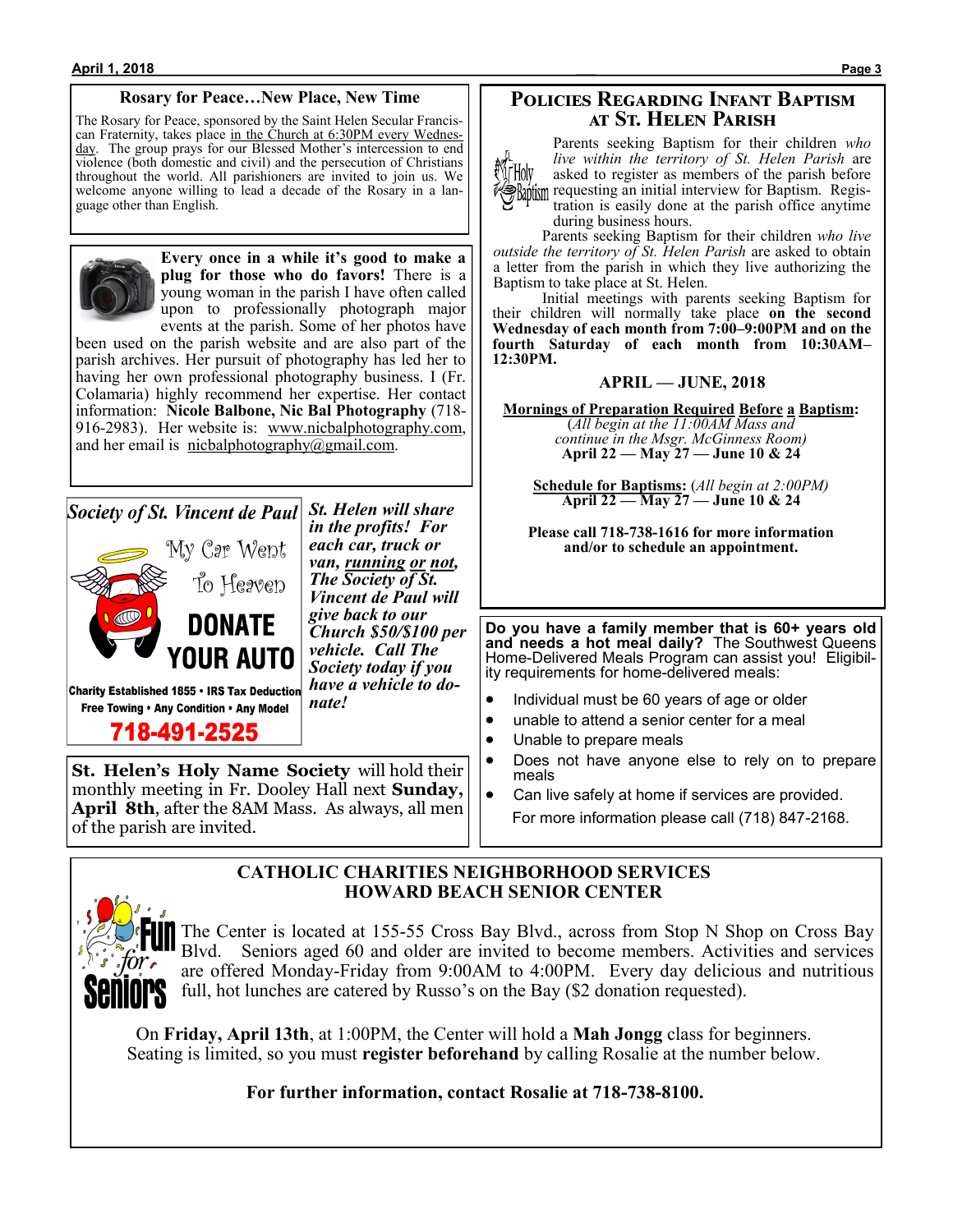# **Divine Mercy Sunday April 8, 2018**



 The celebration will include St. Faustina's Way of the Cross, Eucharistic Exposition, St. Faustina's Prayer for sinners, Recitation of the Chaplet of Divine Mercy, Recitation of St. Faustina's Praises, Benediction, and Veneration of St. Faustina's Relic.

There will be an opportunity for Confession immediately after the Service. Preparation for gaining Indulgence: Reception of Holy Communion that day, Sacrament of penance approximately two weeks prior or after Divine Mercy Sunday, and prayer for the intentions of the Holy Father.

# *Jesus, King of Mercy, We Trust In You.*